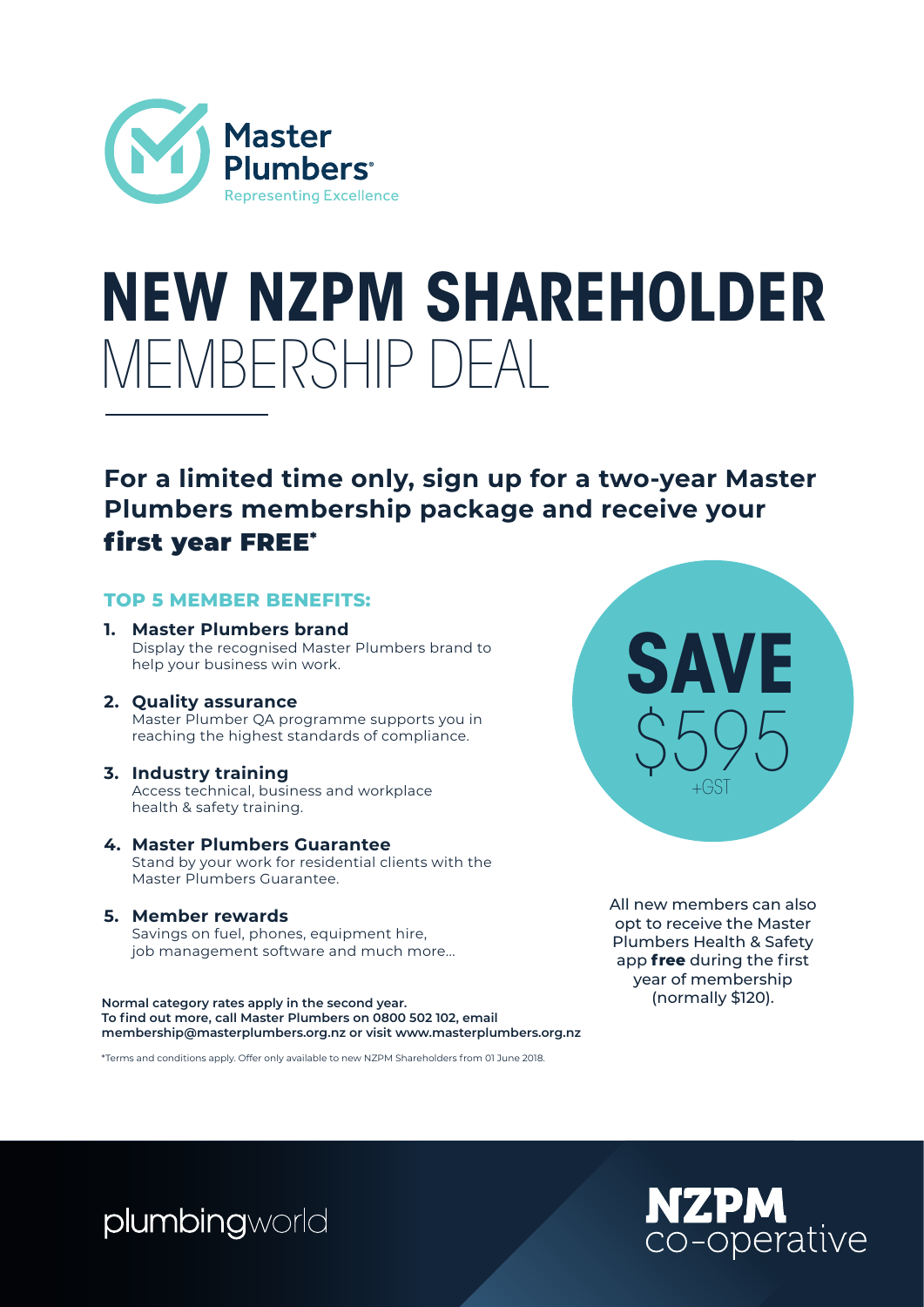

### **All NZPM Shareholders are eligible to apply for a Mobilcard through NZPM Extra.**

This will also save you 11 cents per litre on the pump price of petrol and diesel.

The Mobilcard is a powerful tool for shareholders & staff to manage fleet and fuel costs.

The Mobilcard service can be used at all Mobil Service Station as well all Pak 'n' Save & New World service stations throughout New Zealand.

For a full list of other Service Stations that accept the Mobilcard just go to: **www.mobilcard.co.nz**



**For a Mobilcard Application Form and take advantage of the control, convenience, and savings of a Mobilcard please contact: tracey.berquist@plumbingworld.co.nz or speak to your local Plumbing World branch manager.**

Terms and conditions apply. Offer only available to NZPM Shareholders. Minimum of 5,000 RPS shares required for Redeemable Preference Shareholders to have this fuel card benefit.

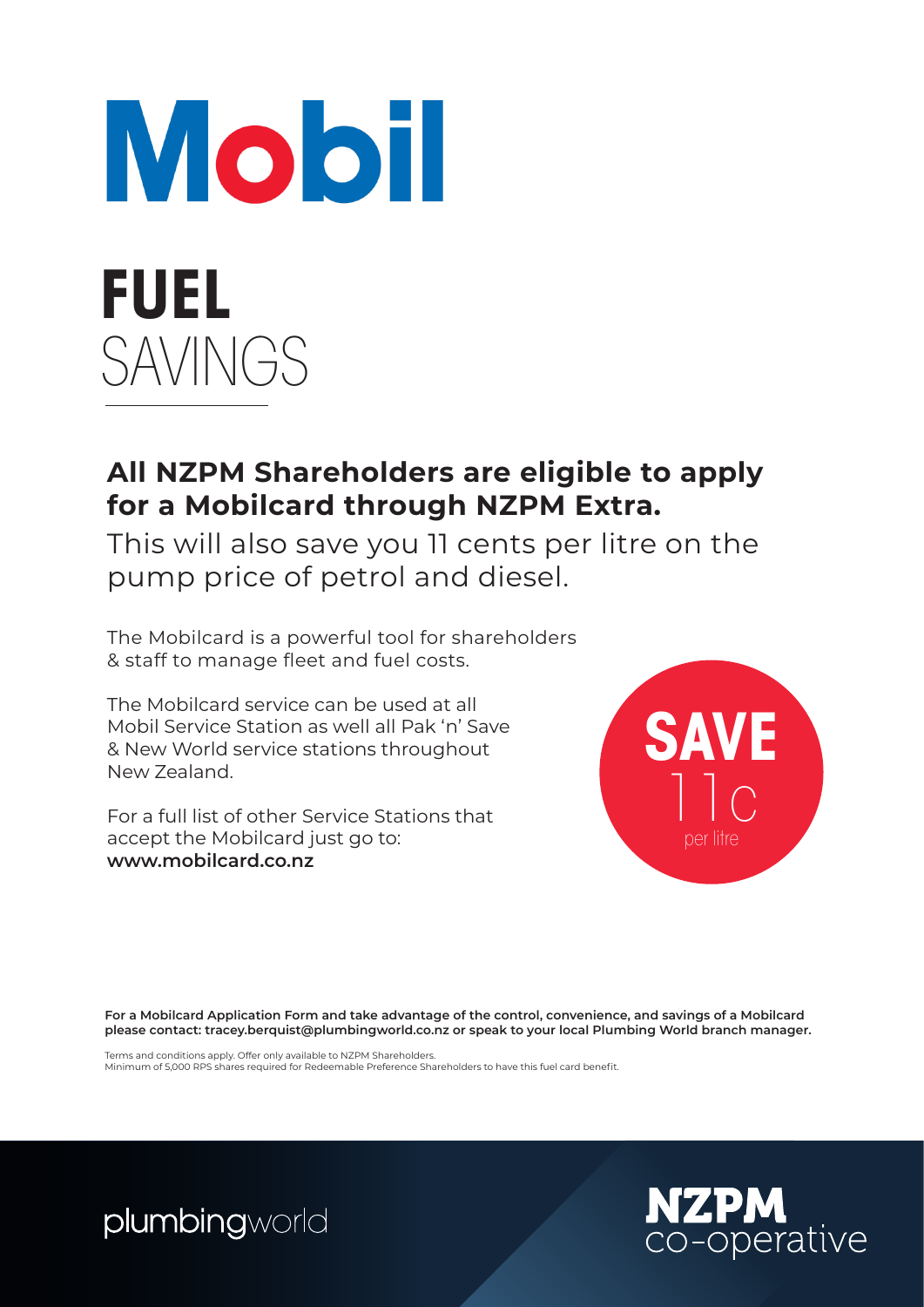

## **CONVENIENCE** MADE EASY

### **The StarCard for Fleet offers a convenient and effective way to manage your fleet.**

It gives you a variety of controls and convenience, so you always know what's happening.

- Wide acceptability » *182 outlets nationwide*
- Enjoy interest free credit » *Up to 30 days of no interest credit\**
- No transaction or card fees
- Say goodbye to paperwork » *Receive bills and reporting monthly online*
- Card security

plumbingworld

- » *Preventing fraud and abuse. You can also opt for PIN authorisation*
- **SAVE 12c** per litre
- $\cdot$  Discount of the pump » *Save 12 cents per litre on petrol and diesel at the pump*

**For a Caltex Fuel Card application form, please speak to your local branch, or contact: tracey.berquist@plumbingworld.co.nz**

Find your nearest Caltex fuel station: http://www.caltex.com/nz/resources/station-finder \*Depending on agreed billing cycle. Terms and conditions apply. Offer only available to new NZPM Shareholders as at 01 June 2018.

Minimum of 5,000 RPS shares required for Redeemable Preference Shareholders to have this fuel card benefit.

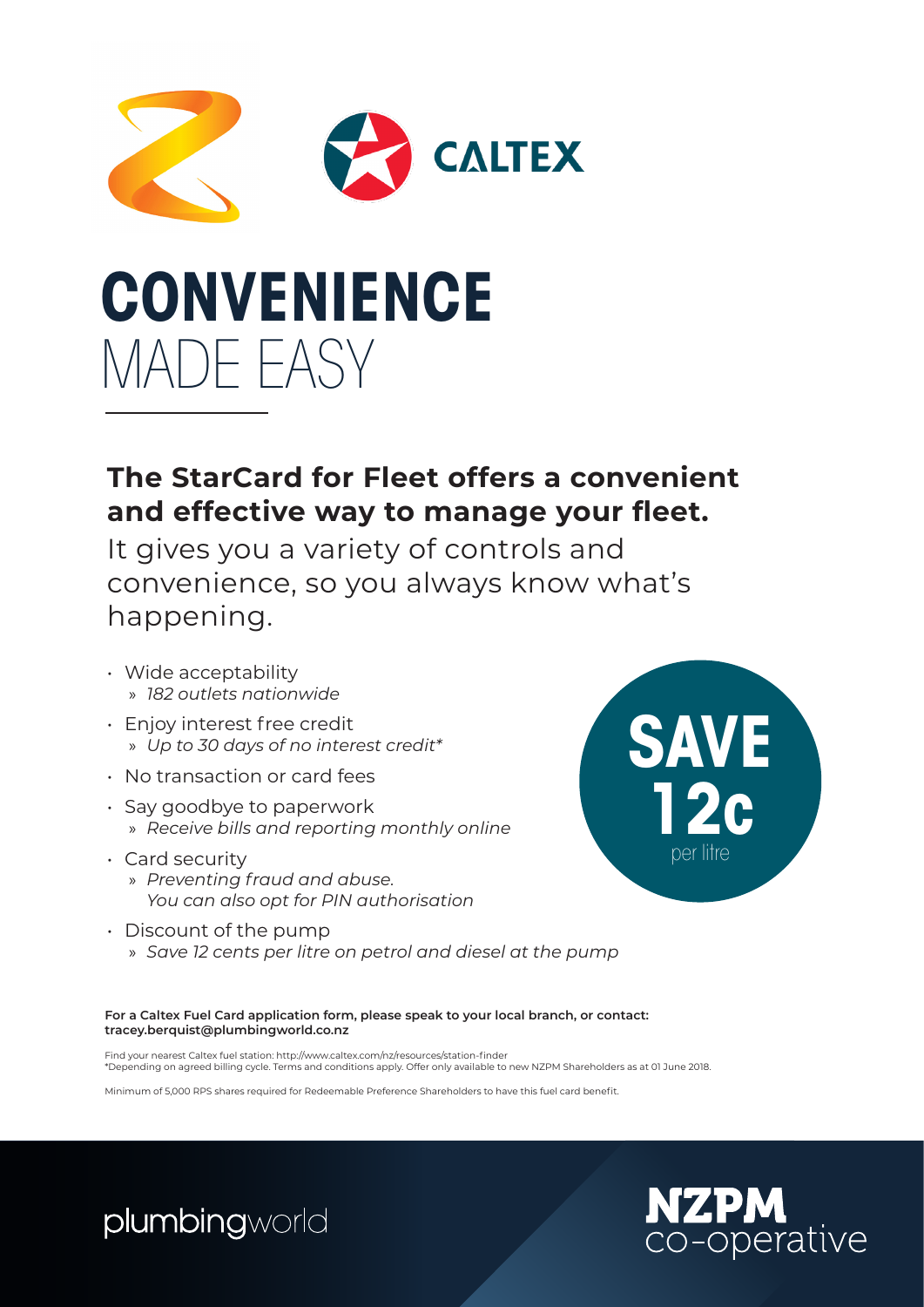

## **CUSTOMISE YOUR MOBILE DEAL** TO SUIT YOU

**Spark recognise the importance of delivering options that suit you and your business needs.** A solution that will improve the day-to-day management of your voice, mobile and data needs. Spark have developed three offers for you to choose from based on what you need most.



### **All offers include:**

- Unlimited calling and texting to NZ and Australia
- Landline on mobile
- Voicemail
- 2GB of data
- 24-month contract

**To take advantage of these offers, please contact a member of Spark's affiliates team: Phone: 0800 655 500 (+64 9 355 0091 if outside New Zealand) Email: sparkdirect@spark.co.nz**

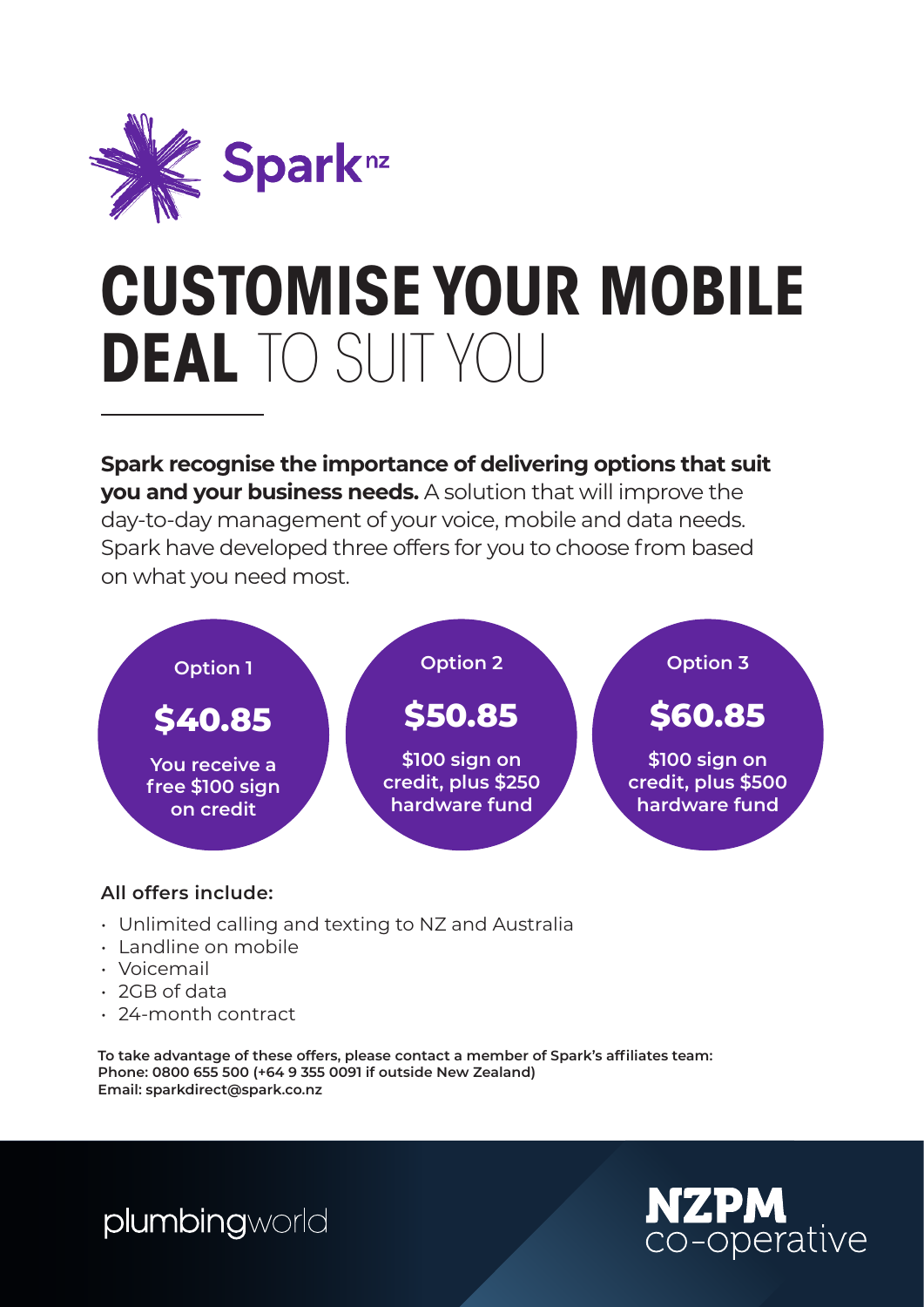

Whether you need a new double cab ute, work van or family wagon, **NZPM Extra can offer you discounts on a range of car manufacturers with a range of makes and models to choose from.**



**For more information of the options available contact: Dianne Wilde at Plumbing World Support Office on dianne.wilde@plumbingworld.co.nz**



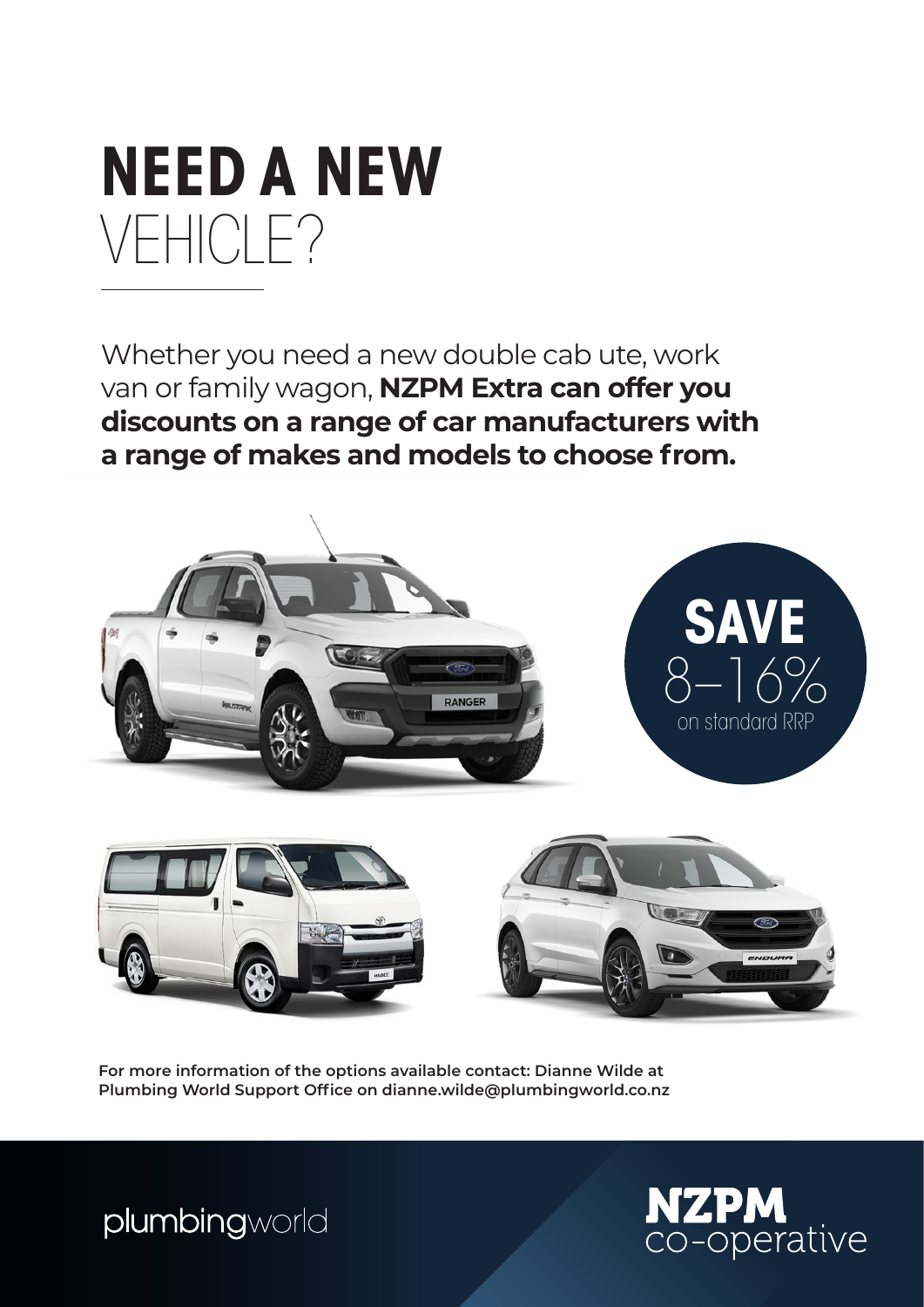

## **GET EVERYTHING** YOU NEED

**Save time and money** - Consolidate your suppliers and receive competitive pricing on thousands of products that can be sourced in one order, with one delivery, all on one invoice.

### **Shareholders receive discounted pricing on over 7,000 items.**

**Convenient order methods** - order online 24/7 at www.ordermax.co.nz or; by free phone (0800 426 473) or free fax (0800 226 473) or shop in any OfficeMax retail stores and receive EXTRA pricing (See the OfficeMax website for store addresses and open hours).

#### **Consolidate your OfficeMax purchases on your monthly NZPM invoice or receive an invoice from OfficeMax** - The choice is yours.

Select the option that's right for your business when you sign up on the NZPM Extra website.

**GET YOUR OFFICE SORTED WITH OFFICE MAX**

- Order by 5.00pm and receive next day delivery (Monday Friday) nationwide. Some Rural Delivery addresses may receive second day delivery.
- Free delivery on orders of \$50 ex GST or more. Orders under \$50 incur a freight/handling charge of \$6.67 ex GST.